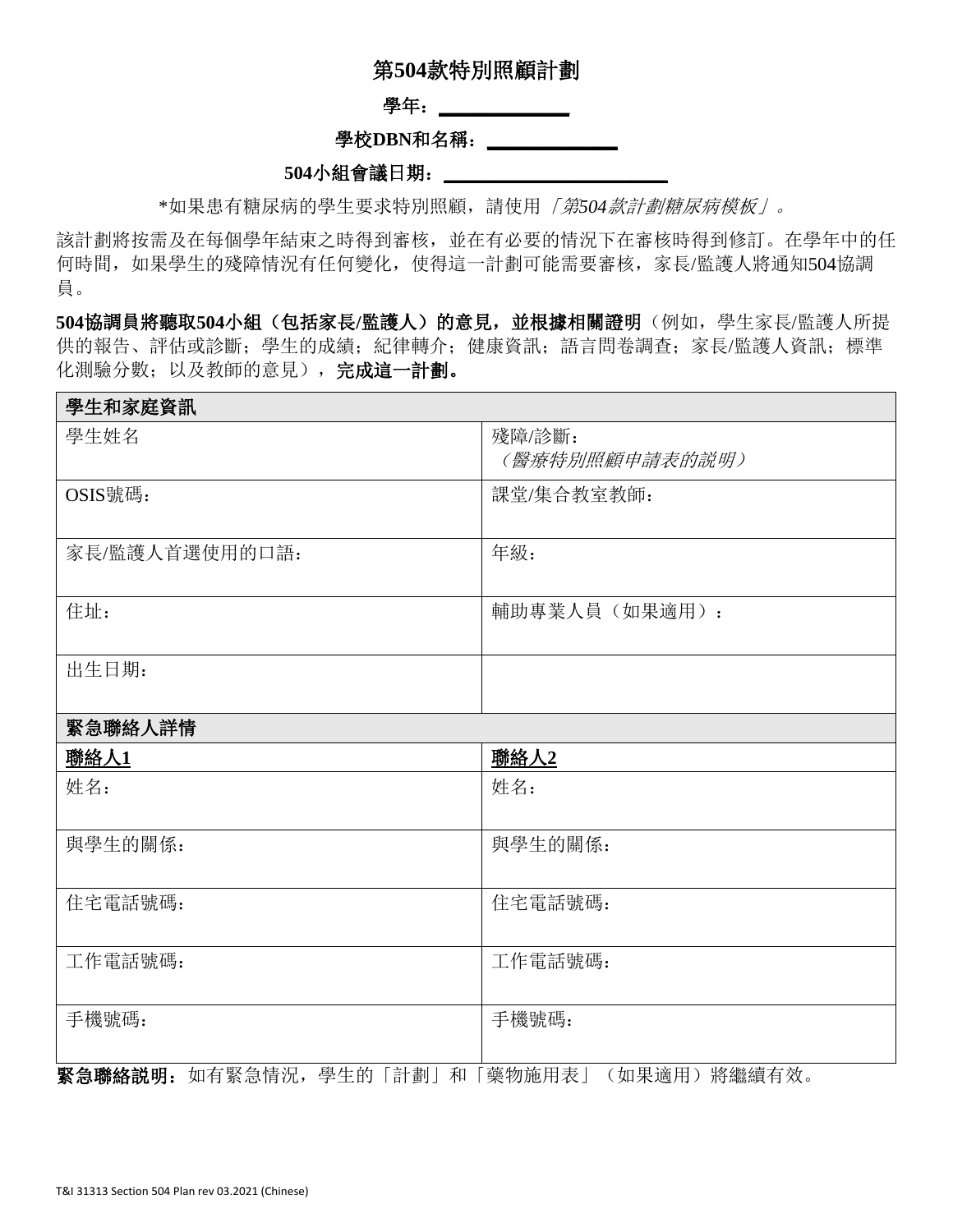## **504**小組資訊

| 姓名 | 職責     |
|----|--------|
| ı. | 504協調員 |
| 2. | 家長/監護人 |
| 3. |        |
| 4. |        |
| 5. |        |
| 6. |        |

# 服務和特別照顧

504協調員填寫所有授權的服務和特別照顧,並具體説明所提供的特別照顧(例如:測驗特別照顧—— 不超過*12*個學生的小型環境,延長時間到*1.5*倍,每*30*分鐘休息*5*分鐘),並標明任何不適用(*N/A*)的 領域。

| 特別照顧和關於特別照顧的説明  |
|-----------------|
| □ 設有行動不便人士設施的場地 |
|                 |
|                 |
|                 |
| □空調             |
|                 |
|                 |
|                 |
| 口行走協助           |
|                 |
|                 |
|                 |
| □ 輔助技術          |
|                 |
|                 |
|                 |
| □ 課堂特別照顧        |
|                 |
|                 |
|                 |
|                 |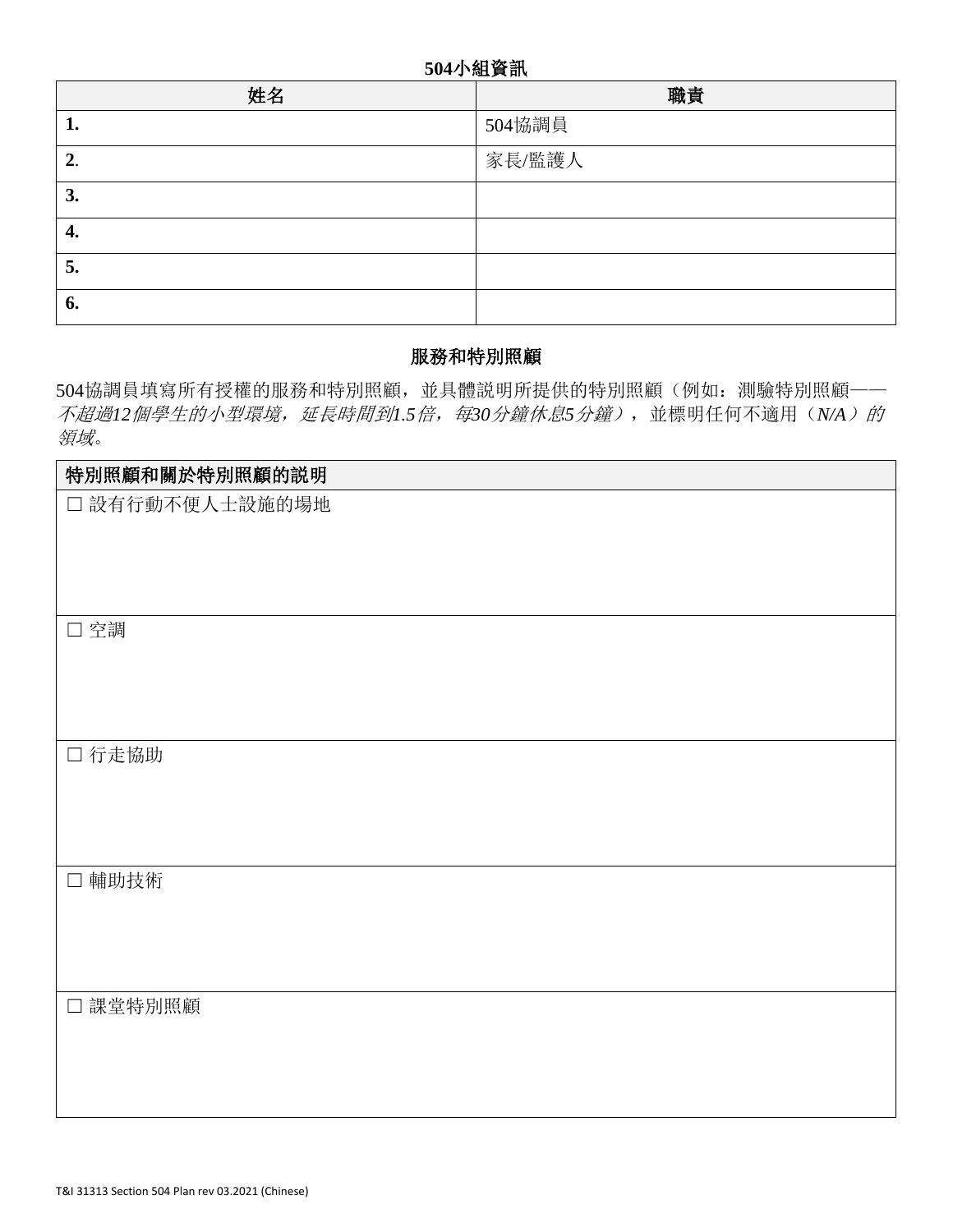| 特別照顧和關於特別照顧的説明(續)                     |
|---------------------------------------|
| 健康輔助專業人員<br>$\Box$                    |
|                                       |
|                                       |
|                                       |
| 電梯使用證<br>$\Box$                       |
|                                       |
|                                       |
| 腎上腺素注射器(EPI-PEN)<br>$\Box$            |
|                                       |
|                                       |
|                                       |
| 限制行動<br>$\Box$                        |
|                                       |
|                                       |
| □ 安全網 (只限高中)                          |
|                                       |
|                                       |
|                                       |
| 測驗特別照顧<br>$\Box$                      |
|                                       |
|                                       |
| 交通(由學生交通辦公室批准。應與學校的交通協調員協商)<br>$\Box$ |
|                                       |
|                                       |
|                                       |
| 其他(請說明):<br>$\Box$                    |
|                                       |
|                                       |
|                                       |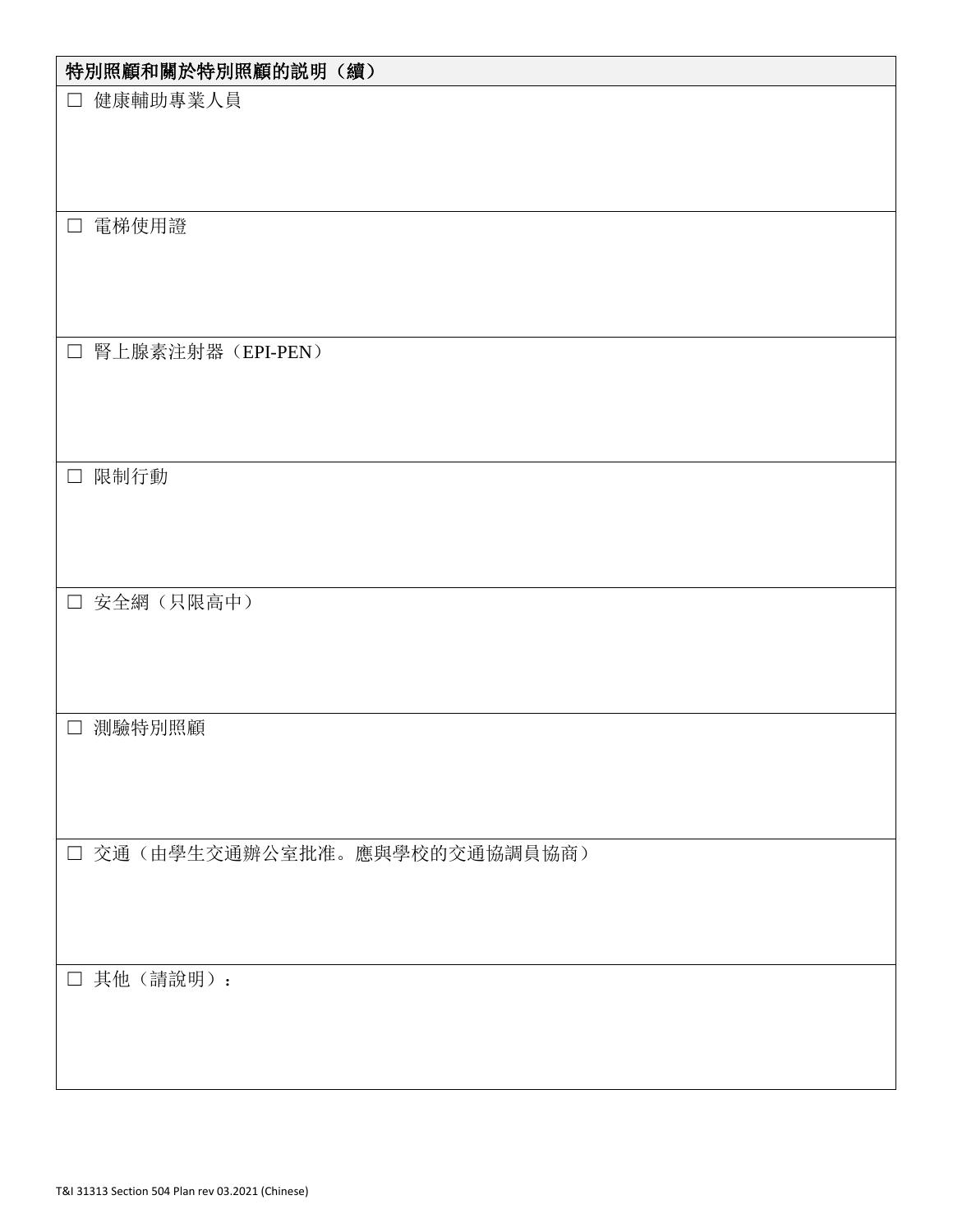## 學校職責

説明負責提供每一項特別照顧的職員

| 特別照顧 | 教育局學校職員<br>姓名 | 教育局職銜 | 職責(如果上面還沒有説明) |
|------|---------------|-------|---------------|
| 1.   |               |       |               |
| 2.   |               |       |               |
| 3.   |               |       |               |
| 4.   |               |       |               |
| 5.   |               |       |               |

我已收到教育局第504[款禁止歧視通知和](https://cdn-blob-prd.azureedge.net/prd-pws/docs/default-source/default-document-library/notice-of-non-discrimination-under-504---accessible.pdf?sfvrsn=9ae3dab4_2)「資格通知」。我謹此簽名,表示我同意為我子女提供上面所 列明的特別照顧。

# 准許並接受:

家長/監護人 日期

# 准許並接受:

學校管理人員/504協調員和職銜 日期